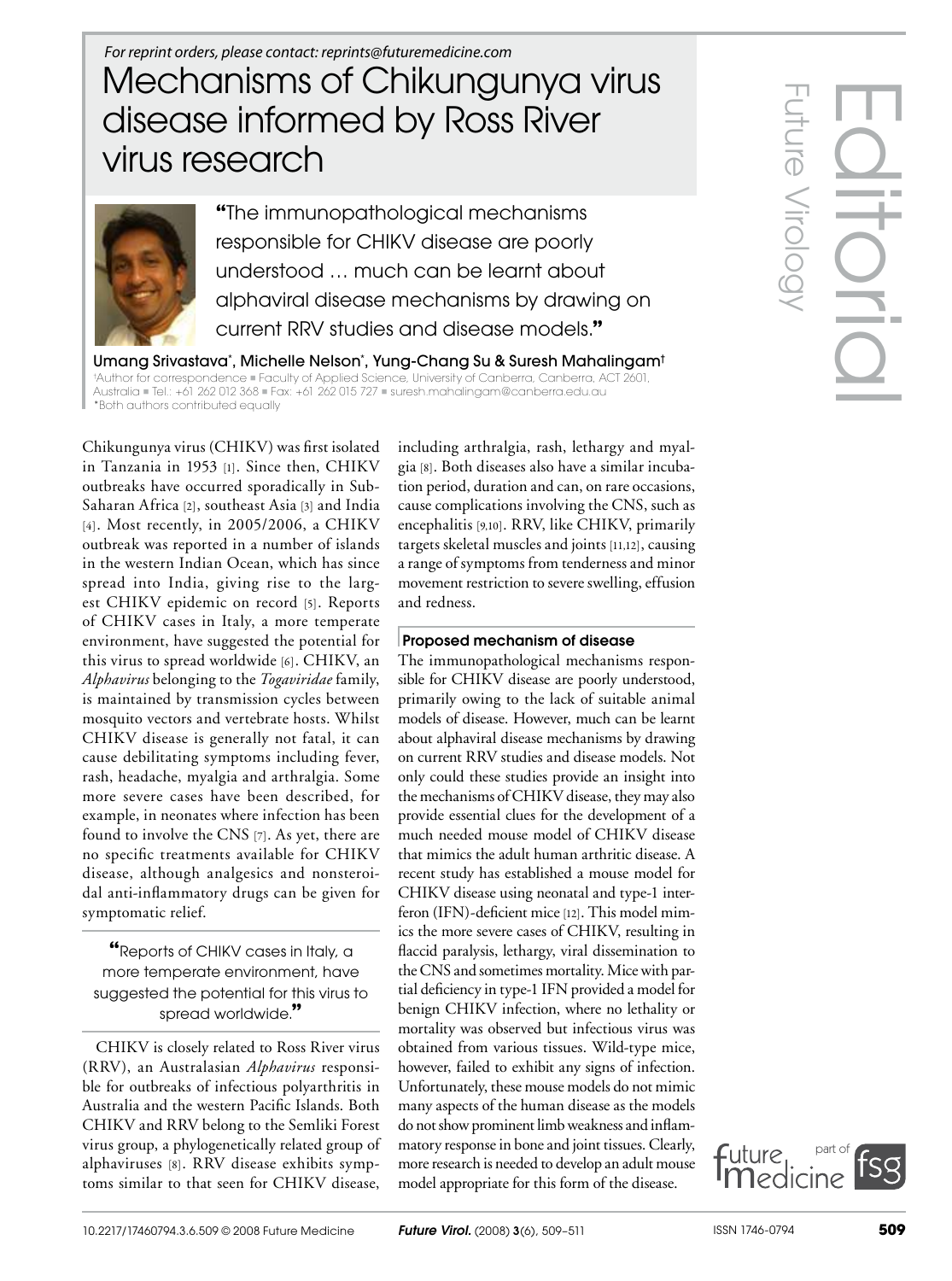The initial studies involving a mouse animal model for CHIKV infection have similarities to early RRV studies. For example, in 1973, studies into RRV infection in outbred mice showed a similar spread of virus through a wide range of tissues, including the CNS, although no evidence of RRV replication or RRV-mediated pathology was found in the joint tissues [13,14]. The targeting of connective tissue of joints and skeletal muscles have been identified as sites of viral replication for both CHIKV [12] and RRV within the respective mouse models. Similar to what was seen for CHIKV in these and previous studies [15], we have found that RRV is unable to replicate in mouse blood leukocytes and primary human monocytes, except when infection is performed in the presence of subneutralizing concentrations of anti-RRV antibody through a process known as antibody-dependent enhancement of infection [Rulli N, Musso C, Mahalingam S, Unpublished data].

The early RRV mouse models were originally thought to be unsuitable models for human RRV-induced arthritic disease due to the lack of RRV-mediated pathology in the joint tissues. After further development, however, a RRV disease model in outbred mice was established, with characteristics that clearly mimicked that of the human disease [16]. Mice developed arthritic symptoms in the hind limbs at 7–9 days postinfection, with a dramatic infiltration of monocytes and macrophages into the hind-limb muscle, causing associated disruption to the muscle structure. Full recovery of mice was seen after approximately 25 days postinfection. This model was successfully reproduced using inbred mice, resulting in similar clinical features and pathology [11]. Since the newly developed CHIKV disease mouse models also do not mimic the less severe form of CHIKV disease, showing either severe symptoms or not producing detectable arthritic

Bibliography

- 1. Ross RW: The Newala Epidemic. III. The virus: isolation, pathogenic properties and relationship to the epidemic. *J. Hygiene* 54(2), 177–191 (1956).
- 2. Pastorino B, Muyembe-Tamfum JJ, Bessaud M *et al.*: Epidemic resurgence of Chikungunya virus in democratic Republic of the Congo: identification of a new central African strain. *J. Med. Virology* 74(2), 277–282  $(2004)$ .
- 3. Lam SK, Chua KB, Hooi PS: Chikungunya infection: emerging disease in Malaysia. *Southeast Asian J. Trop. Med. Public Health* 32(2), 447–451 (2001).
- 4. Shah KV, Gibbs CJJ, Banerjee G: Virological investigation of the epidemic of haemorrhagic fever in Calcutta: isolation of three strains of Chikungunya virus. *Indian J. Med. Res.* 52, 676–683 (1964).
- 5. Enserink M: Infectious diseases. Massive outbreak draws fresh attention to little-known virus. *Science* 311, 1085 (2006).

symptoms, the lessons learnt from the establishment of an arthritic RRV mouse model could provide valuable clues for the development of a more appropriate mouse model.

The role of the macrophage in alphaviral immunopathogenesis has been identified through studies involving the mouse model of RRV disease [16]. Amelioration of RRV-induced arthritis and myositis was found following depletion of macrophages from the mouse prior to infection [16], and macrophage-derived proinflammatory mediators have been implicated in the pathogenesis of RRV disease [17]. Synovial effusions from RRV patients are also known to have high levels of activated macrophages and monocytes, confirming the physiological relevance of these results [18,19]. In addition, RRV can persist in macrophages for long periods [20], suggesting a role for these cells in RRV persistence in addition to pathogenesis. These observations may also be relevant to the immunopathological processes that lead to arthritic symptoms following CHIKV infection and may provide a key starting point for further investigations into the mechanisms involved in CHIKV disease.

In summary, the knowledge gained from RRV studies and animal models can be used to understand the mechanisms behind alphaviral disease in general. Specifically, a greater understanding could be gained about the pathogenesis of CHIKV disease by adapting our understanding of RRV disease.

## Financial & competing interests disclosure

*The authors have no relevant affiliations or financial involvement with any organization or entity with a financial interest in or financial conflict with the subject matter or materials discussed in the manuscript. This includes employment, consultancies, honoraria, stock ownership or options, expert testimony, grants or patents received or pending, or royalties.*

*No writing assistance was utilized in the production of this manuscript.*

- 6. Rezza G, Nicoletti L, Angelini R *et al.*: CHIKV study group. Infection with Chikungunya virus in Italy: an outbreak in a temperate region. *Lancet* 370, 1840–1846 (2007).
- 7. Gerardin P, Barau G, Michault A *et al.*: Multidisciplinary prospective study of mother-to-child Chikungunya virus infections on the Island of La Reunion. *PLoS Med.* 5(3), e60 (2008).
- 8. Johnston RE, Peters CJ: Alphaviruses. In: *Fields Virology.* Fields BN *et al.* (Eds). Lippincott-Raven Publishers, Philadelphia, PA, USA, 843–898 (1996).